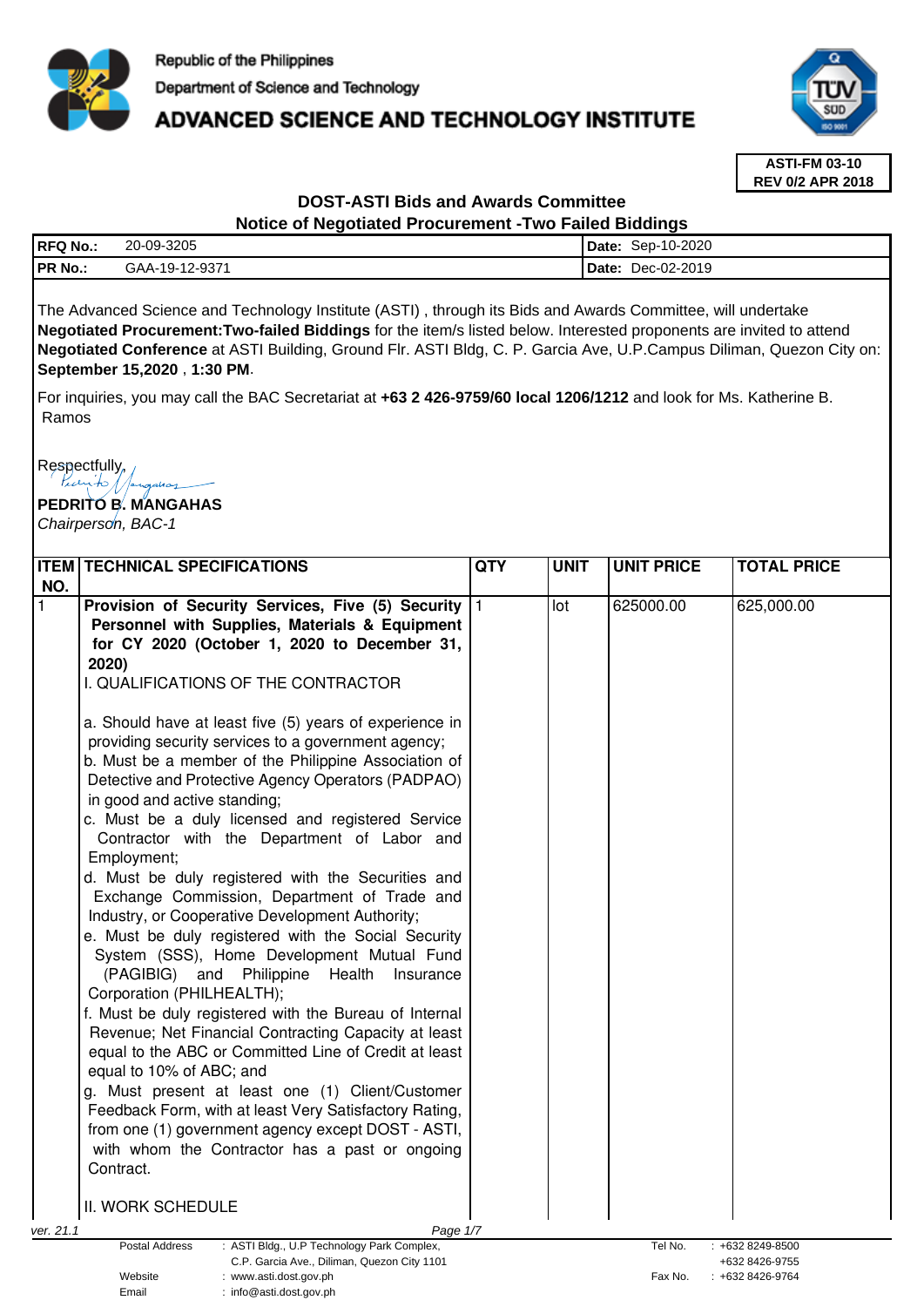The Security Agency must provide five (5) security personnel, one (1) of which will be designated as the Head Guard, who shall observe the following schedules:

A. Weekdays:

 Three (3) Guards – 6:00am to 6:00pm Two  $(2)$  Guards – 6:00pm to 6:00am

B. Weekends:

 Two (2) Guards – 6:00am to 6:00pm Two (2) Guards – 6:00pm to 6:00am

The Contractor shall make available, at its own expense, such number of relievers as may be necessary, who are ready to take over the duty schedules of those regularly assigned guards who either report late or are absent for the day at no cost to DOST-ASTI.

At no instance shall a guard be permitted to render service beyond a period of twelve (12) hours continuously and not more than six (6) consecutive days. A violation of this condition shall be considered sufficient ground to terminate the contract. The Security Agency is required to submit a detailed security plan effecting proper work schedule.

III. QUALIFICATIONS OF SECURITY PERSONNEL

The minimum qualifications of security personnel are as follows:

A. Valid license issued by the Philippine National Police (PNP) /Supervisory Office on Security and Investigation Agencies (SOSIA) and PADPAO;

B. For security guards, must have completed at least one (1) year in college;

C. For Head Guard/Security Officer, must completed at least two (2) years in college or if an ex-military (Armed Forces of the Philippines or PNP), with rank of sergeant:

D. Must be computer literate and capable of operating CCTV monitoring system;

- E. Physically and mentally fit;
- F. Must have passed the neuropsychiatric and drug tests conducted by any Philippine Government accredited hospital/center. Expenses for said tests are chargeable to the Contractor;
- G. Must have no derogatory record;
- H. Must have undergone training in handling firearms with appropriate certificate and/or licenses;
- I. Has undergone basic in-service training from accredited schools for security guards and supervisory training for security officer; and

J. Must submit, upon effectivity of contract, clearances from the NBI, Police, Barangay and Court which must be valid as of the date of opening of bid and subject to renewal, if the same should expire during the contract implementation.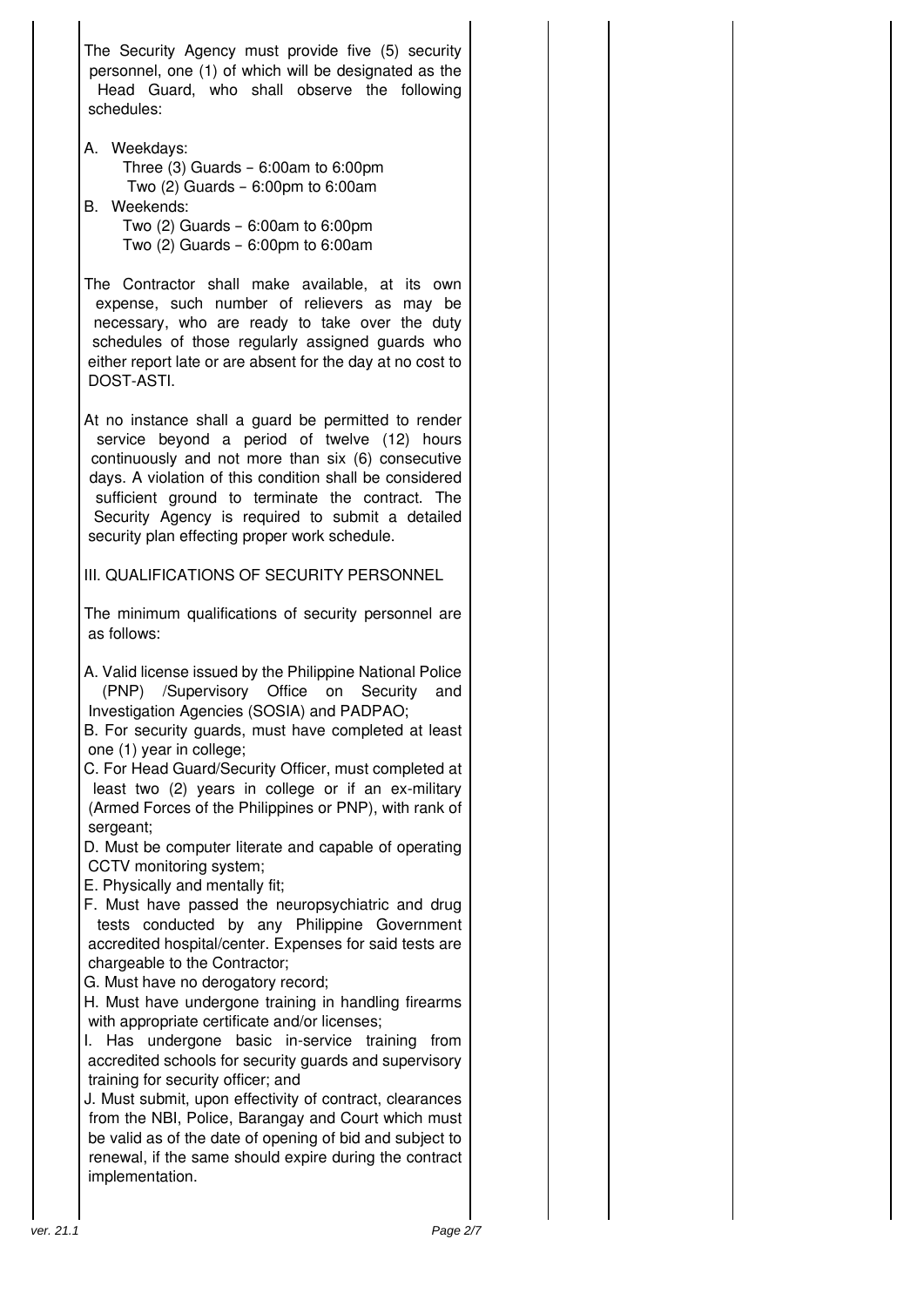| In addition to the above requirements, the Contract is<br>required to submit profile of Head Guard and security<br>guards, which must be attested by its authorized<br>signatory.                                                                                                                                                                                                                                                                                                                                                                                                                                                                                                                                                                                                                                                                                                                                                                                                                                                                                                                                                                                                                                                       |  |
|-----------------------------------------------------------------------------------------------------------------------------------------------------------------------------------------------------------------------------------------------------------------------------------------------------------------------------------------------------------------------------------------------------------------------------------------------------------------------------------------------------------------------------------------------------------------------------------------------------------------------------------------------------------------------------------------------------------------------------------------------------------------------------------------------------------------------------------------------------------------------------------------------------------------------------------------------------------------------------------------------------------------------------------------------------------------------------------------------------------------------------------------------------------------------------------------------------------------------------------------|--|
| IV. SCOPE OF SERVICES                                                                                                                                                                                                                                                                                                                                                                                                                                                                                                                                                                                                                                                                                                                                                                                                                                                                                                                                                                                                                                                                                                                                                                                                                   |  |
| The scope of services or requirements shall include,<br>but not limited to the following:                                                                                                                                                                                                                                                                                                                                                                                                                                                                                                                                                                                                                                                                                                                                                                                                                                                                                                                                                                                                                                                                                                                                               |  |
| A. Protection of Life and Property                                                                                                                                                                                                                                                                                                                                                                                                                                                                                                                                                                                                                                                                                                                                                                                                                                                                                                                                                                                                                                                                                                                                                                                                      |  |
| Observance of rigid inspection of personal<br>1.<br>belongings of clients / visitors at all entrances.<br>2. Implementation of issuance "visitor identification<br>badge/card" for visitors and non-employee affiliates of<br>DOST-ASTI.                                                                                                                                                                                                                                                                                                                                                                                                                                                                                                                                                                                                                                                                                                                                                                                                                                                                                                                                                                                                |  |
| B. Maintenance of Peace and Order                                                                                                                                                                                                                                                                                                                                                                                                                                                                                                                                                                                                                                                                                                                                                                                                                                                                                                                                                                                                                                                                                                                                                                                                       |  |
| 1. Guarantee that all DOST-ASTI employees and<br>clients are safe from harm which may arise from<br>internal/external chaos and public disorder.<br>2. Guard against incidence of theft and other<br>misdemeanors which may constitute breach of peace<br>and order inside DOST-ASTI premises.                                                                                                                                                                                                                                                                                                                                                                                                                                                                                                                                                                                                                                                                                                                                                                                                                                                                                                                                          |  |
| C.<br>Strict Observance of DOST-ASTI Policies, Rules<br>and Regulations on Security                                                                                                                                                                                                                                                                                                                                                                                                                                                                                                                                                                                                                                                                                                                                                                                                                                                                                                                                                                                                                                                                                                                                                     |  |
| 1. Strictly observe, enforce and adhere to the<br>DOST-ASTI's rules and regulations as it applies to the<br>security and well-being of the Agency, its employees<br>and clients.                                                                                                                                                                                                                                                                                                                                                                                                                                                                                                                                                                                                                                                                                                                                                                                                                                                                                                                                                                                                                                                        |  |
| D. Other Duties and Functions                                                                                                                                                                                                                                                                                                                                                                                                                                                                                                                                                                                                                                                                                                                                                                                                                                                                                                                                                                                                                                                                                                                                                                                                           |  |
| Protect entire work area occupied<br>1.<br>by the<br>DOST-ASTI, its employees and clients<br>against<br>unauthorized intrusion, internal or external commotion.<br>2. Check, entertain and assist clients or visitors<br>entering DOST-ASTI premises.<br>3. Strictly maintains official logbook or record of all<br>incoming and outgoing persons, vehicles, movements<br>of DOST-ASTI properties, among others.<br>4. Records DOST-ASTI employees' time in and out.<br>5. After office hours, conduct routine patrol or<br>inspection of the building and report unusual activities<br>or threat to security to the Head Guard.<br>6. Record all employees rendering overtime services<br>and all other office personnel who are still in the<br>DOST-ASTI premises after office hours.<br>7. Ensure that all doors and windows of DOST-ASTI<br>building are secured and all electrical connections and<br>lights are turned off. Before the start of office hours,<br>inspect all areas for any sign of forced entry.<br>8. Assist in the implementation of DOST-ASTI rules<br>and regulations such as wearing of prescribed office<br>uniforms, identification cards, among others.<br>9. Assist DOST-ASTI employees in crossing the |  |
| streets, specifically, CP Garcia Ave.                                                                                                                                                                                                                                                                                                                                                                                                                                                                                                                                                                                                                                                                                                                                                                                                                                                                                                                                                                                                                                                                                                                                                                                                   |  |
| Page 3/7                                                                                                                                                                                                                                                                                                                                                                                                                                                                                                                                                                                                                                                                                                                                                                                                                                                                                                                                                                                                                                                                                                                                                                                                                                |  |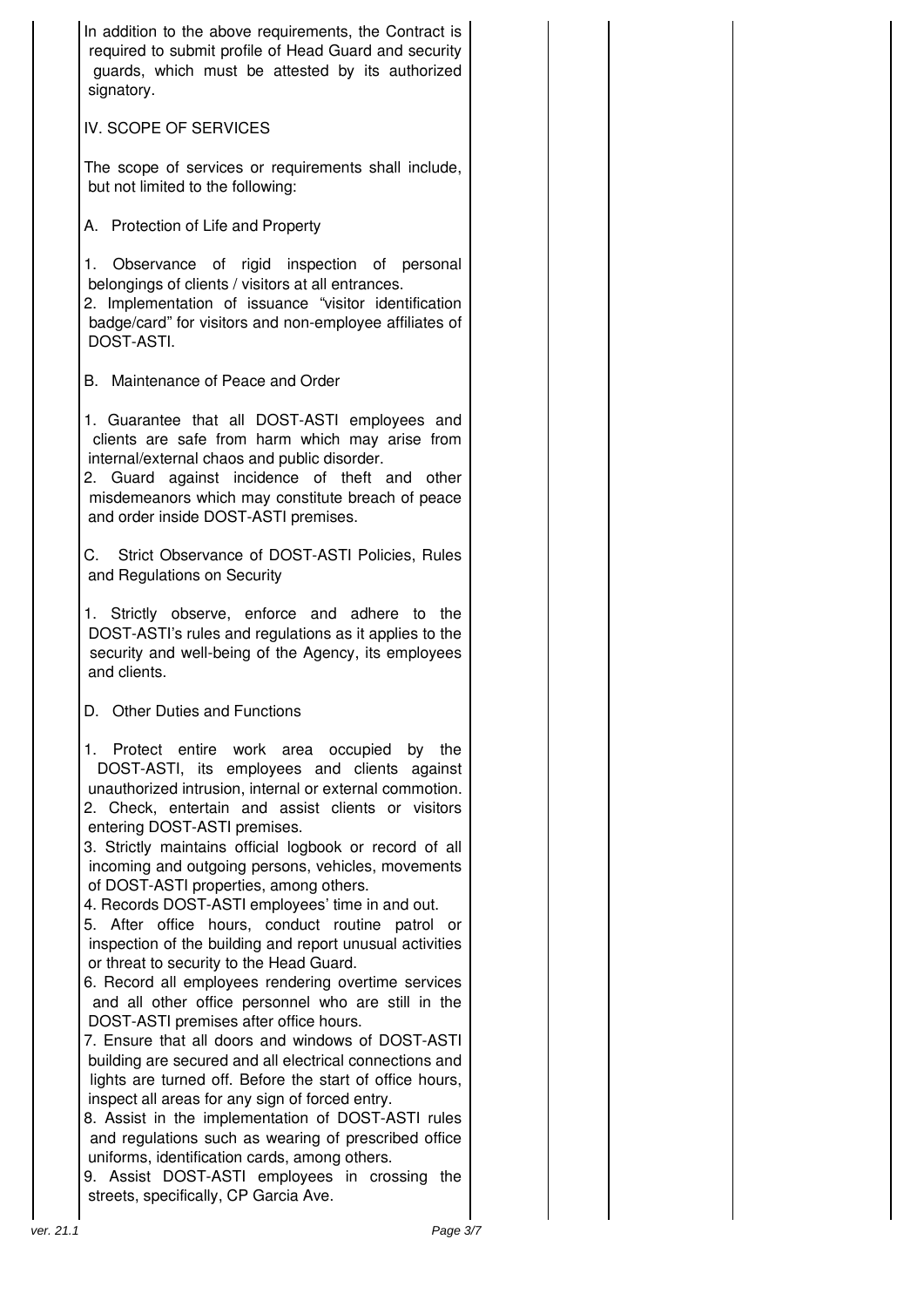| V. SUPPLIES, MATERIALS & EQUIPMENT                                                                                                                                                                                                                                                                                                                                                                              |  |
|-----------------------------------------------------------------------------------------------------------------------------------------------------------------------------------------------------------------------------------------------------------------------------------------------------------------------------------------------------------------------------------------------------------------|--|
| A. The Security Agency shall provide the following:                                                                                                                                                                                                                                                                                                                                                             |  |
| Prescribed basic uniform, which includes:<br>1.<br>Night stick or baton<br>a.<br>Whistle<br>b.<br>c. Flashlight (Heavy Duty)<br>d. First aid Kit<br>e. Handcuffs                                                                                                                                                                                                                                                |  |
| f.<br>Tickler<br>g. Teargas (for three guards)                                                                                                                                                                                                                                                                                                                                                                  |  |
| 2. Metal detectors, two (2) units<br>3. Licensed communication radio, three (3) units<br>4. Service firearms, three (3) units<br>Firearms must be in good condition<br>- 1<br>Covered with license by PNP<br>$\overline{\phantom{0}}$<br>- With complete load of ammunition                                                                                                                                     |  |
| No "paltik revolvers" should be issued to the security<br>personnel                                                                                                                                                                                                                                                                                                                                             |  |
| With duty detail order<br>5. Security / Reflector vest, three (3) pieces                                                                                                                                                                                                                                                                                                                                        |  |
| Timepiece, one (1) unit<br>6.<br>Visitor identification badges / cards (numbers 1-80)<br>7.<br>with shelf or tray<br>Office supplies, which include:<br>8.<br>Logbook, fifteen (15) pieces<br>а.                                                                                                                                                                                                                |  |
| Ball pen, one (1) box, color blue<br>b.<br>Weatherproofed crossing guard STOP & GO sign,<br>9.<br>two (2) pieces<br>10. "No Parking" sign, five (5) pieces                                                                                                                                                                                                                                                      |  |
| B. Other materials/equipment to be provided by the<br>Security Agency shall be subject for approval of the<br>DOST-ASTI.                                                                                                                                                                                                                                                                                        |  |
| C. Loss, maintenance, repair and replacement of<br>tools/equipment necessary and incidental to the<br>performance of obligations stated in this document<br>shall be for the account of the Security Agency.<br>D. Delivery of required materials, tools and equipment<br>shall be at the DOST-ASTI, on the first day of posting<br>of security personnel, to be inspected by the Agency's<br>representative/s. |  |
| V. CONTRACT PERIOD                                                                                                                                                                                                                                                                                                                                                                                              |  |
| 1. The term of this contract shall be effective for the<br>calendar year 2020 starting 01 October 2020 until 31<br>December 2020.                                                                                                                                                                                                                                                                               |  |
| <b>VI. OTHER MATTERS</b>                                                                                                                                                                                                                                                                                                                                                                                        |  |
| A. Furnishing of Bond - The Contractor shall furnish the<br>DOST-ASTI with a valid and sufficient Performance<br>Bond in accordance with the rules set forth under<br>Government Procurement Reform Act (R.A. No. 9184)<br>and its 2016 Implementing Rules and Regulations<br>$(IRR)$ .                                                                                                                         |  |

B. Wage and Mandated Benefit Increase - Should there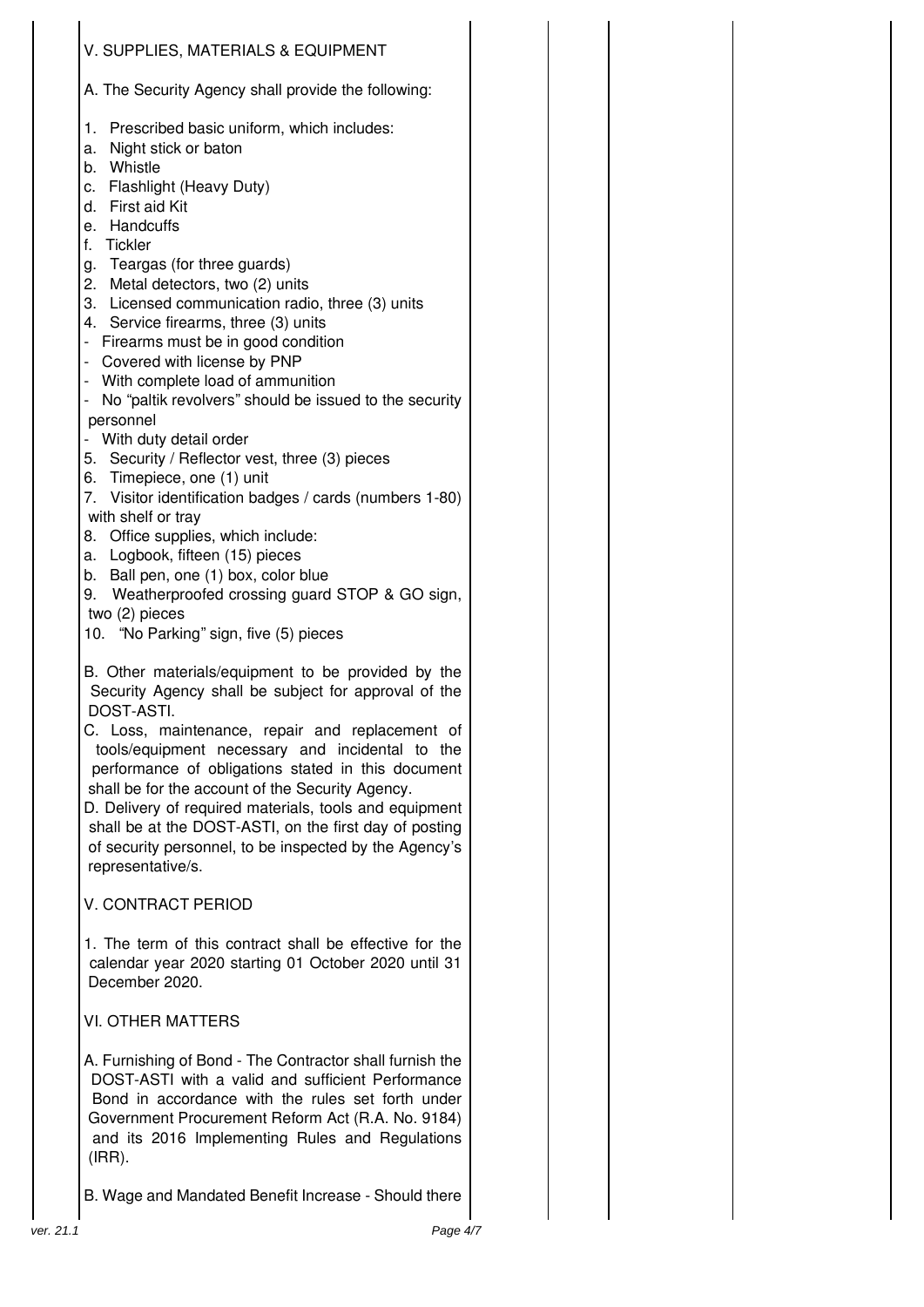be any wage or mandated benefit (i.e., SSS, PAGIBIG and PHILHEALTH) increase in favor of the assigned security personnel subsequent to the execution of the Contract pursuant to a Law, Executive Order, Decree or Wage Order, the Security Agency must inform the DOST-ASTI in writing of the wage increase to allow the latter to undertake the appropriate measures to address the same before its implementation.

C. Billing and Submission of Documents - The Security Agency shall furnish DOST-ASTI a billing, together with copies of payroll, remittances with official receipt of SSS, PAG-IBIG, PHILHEALTH and other state insurance fund contributions for all security personnel assigned, every 15th day of the month. Also, the Security Agency shall provide equivalent monthly charges. Should the Security Agency fail to comply, DOST- ASTI shall withhold the payment for the current month until the latter shall have complied with subject requirement.

D. Employer-Employee Relationship - The DOST-ASTI shall not be responsible for any claims for general injury, including death sustained by the security personnel or any third person arising out of or in the course of the performance of the functions of the security quards pursuant to this contract. It is expressly understood that no employee-employer relationship exists between the parties or of their employees, representatives and agents.

E. Liability for Losses and Damages - The Security Agency shall be responsible for any loss or damage that may be incurred by its security personnel. The DOST-ASTI may suspend or withhold whatever contract payments may be due the Security Agency should they fail to pay such losses or damages within fifteen (15) days from the date of notice, or until such loss or damage shall have been duly paid, restituted or repaired by the Security Agency, or go after the Performance Bond set forth in this Contract. Likewise, the DOST-ASTI has the option to demand payment for the replacement value of the lost properties, or its replacement by another at least substantially in the same condition as the former.

F. Compliance with the DOST-ASTI Rules and Regulations - Maintain effective discipline and full control and supervision over the security personnel assigned under this Contract, as well as the manner of performance of their duties. However, The Security Agency binds itself to cause the implementation and enforcement of any and all rules, regulations or directives that DOST-ASTI may issue concerning the conduct of said security personnel.

G. Extension Clause - Extension of Contract is subject to the provisions of R.A. No. 9184 and its 2016 IRR. The extended term shall automatically terminate upon effectivity of a new contract.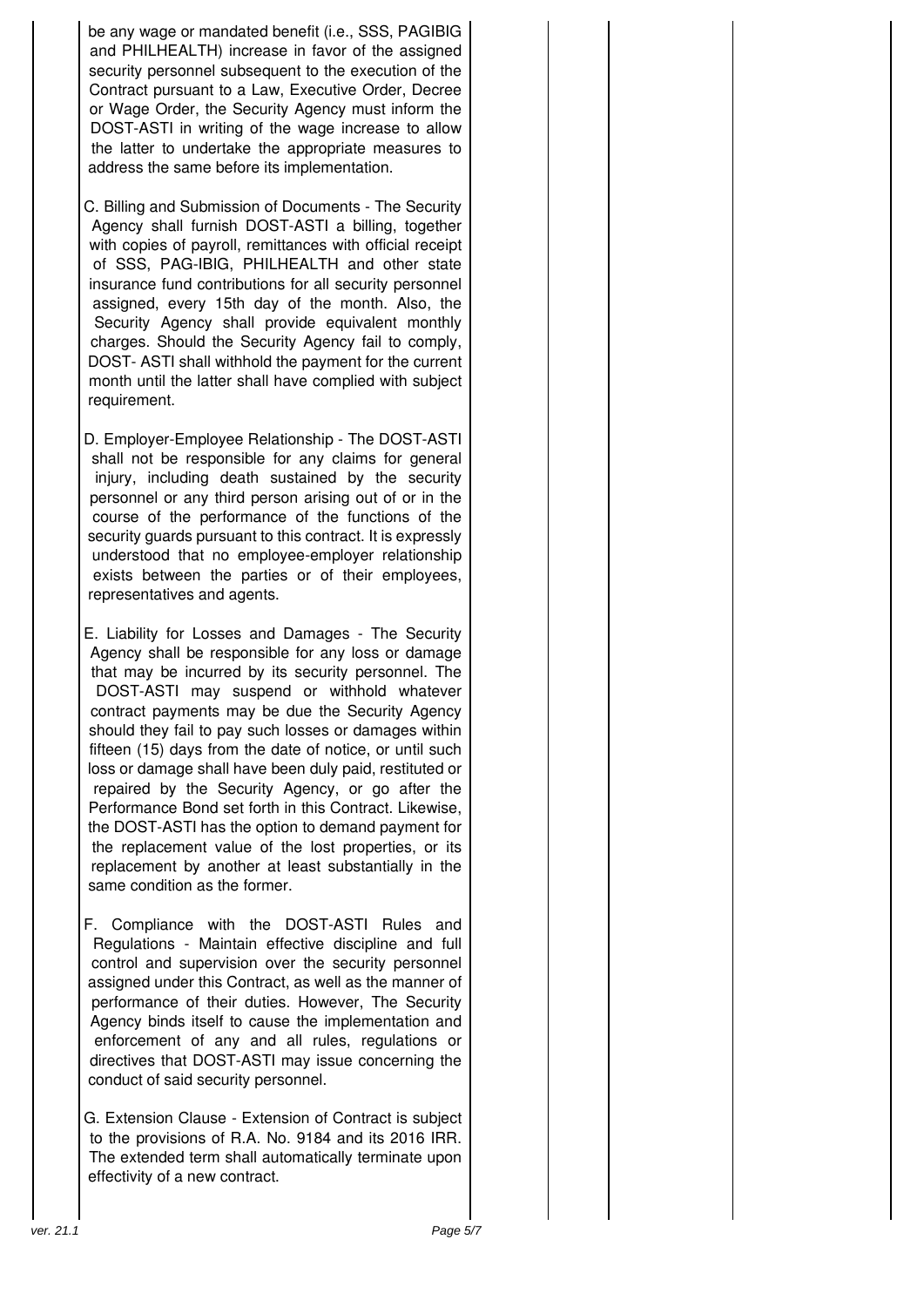| H. The DOST-ASTI has the right to screen applicants<br>and choose the personnel to be assigned.<br>I. The Security Services budgetary cost per month is<br>P208,333.33.<br><b>VII. NOTES</b><br>A. Should there be any discrepancy with the technical<br>requirement/s stipulated herein and the Term Sheet,<br>requirement/s provided for in the latter shall govern.<br>B. Any other term, condition or provision not stipulated<br>in this document will be covered by a separate<br>agreement as proposed and agreed upon by<br>DOST-ASTI and the contractor.<br>$X-X-$<br>$X-X-X-X-X-X-$<br>$-X-X-$<br>X-X-X-X-X-X-X-X-X-X- | TOTAL APPROVED BUDGET FOR THE CONTRACT:<br>Php 625,000.00 |  |  |  |  |  |
|----------------------------------------------------------------------------------------------------------------------------------------------------------------------------------------------------------------------------------------------------------------------------------------------------------------------------------------------------------------------------------------------------------------------------------------------------------------------------------------------------------------------------------------------------------------------------------------------------------------------------------|-----------------------------------------------------------|--|--|--|--|--|
|                                                                                                                                                                                                                                                                                                                                                                                                                                                                                                                                                                                                                                  |                                                           |  |  |  |  |  |
|                                                                                                                                                                                                                                                                                                                                                                                                                                                                                                                                                                                                                                  |                                                           |  |  |  |  |  |

#### **GUIDELINES**

## A. **Submission of Quotations**

- 1. The quotation should include the RFQ or the P.R. Number found above.
- 2. Pictures or brand/model names or numbers, if applicable, should be specified in the quotation.
- 3. The quotations shall include the signature of the company's representatives.

#### B. **Eligibiliy Requirements**

As per GPPB No. 21-2017 amending the Annex H of the 2016 R-IRR of RA 9184, the following shall be submitted:

#### **For procurement of goods:**

1. PhilGEPS Certificate of Plantinum Membership

**Note:** If unavailable, submit the following:

- a. PhilGEPS Registration Number
- b. Mayor's Permit or BIR Certificate of Registration
- 2. Income/Business Tax Return

**Note:** Applicable only for ABCs above Php500,000.00

3. Omnibus Sworn Statement **Note:** Applicable only for ABCs above Php50,000.00 and must be submitted upon post-qualification

#### **For procurement of infrastructure:**

- 1. The requirements for goods.
- 2. Valid PCAB License.

#### **For procurement of consulting services:**

- 1. The requirements for goods.
- 2. Valid PRC License or Curriculum Vitae.

**NOTE:** For new suppliers, submit a BIR Certificate of Registration for accounting purposes.